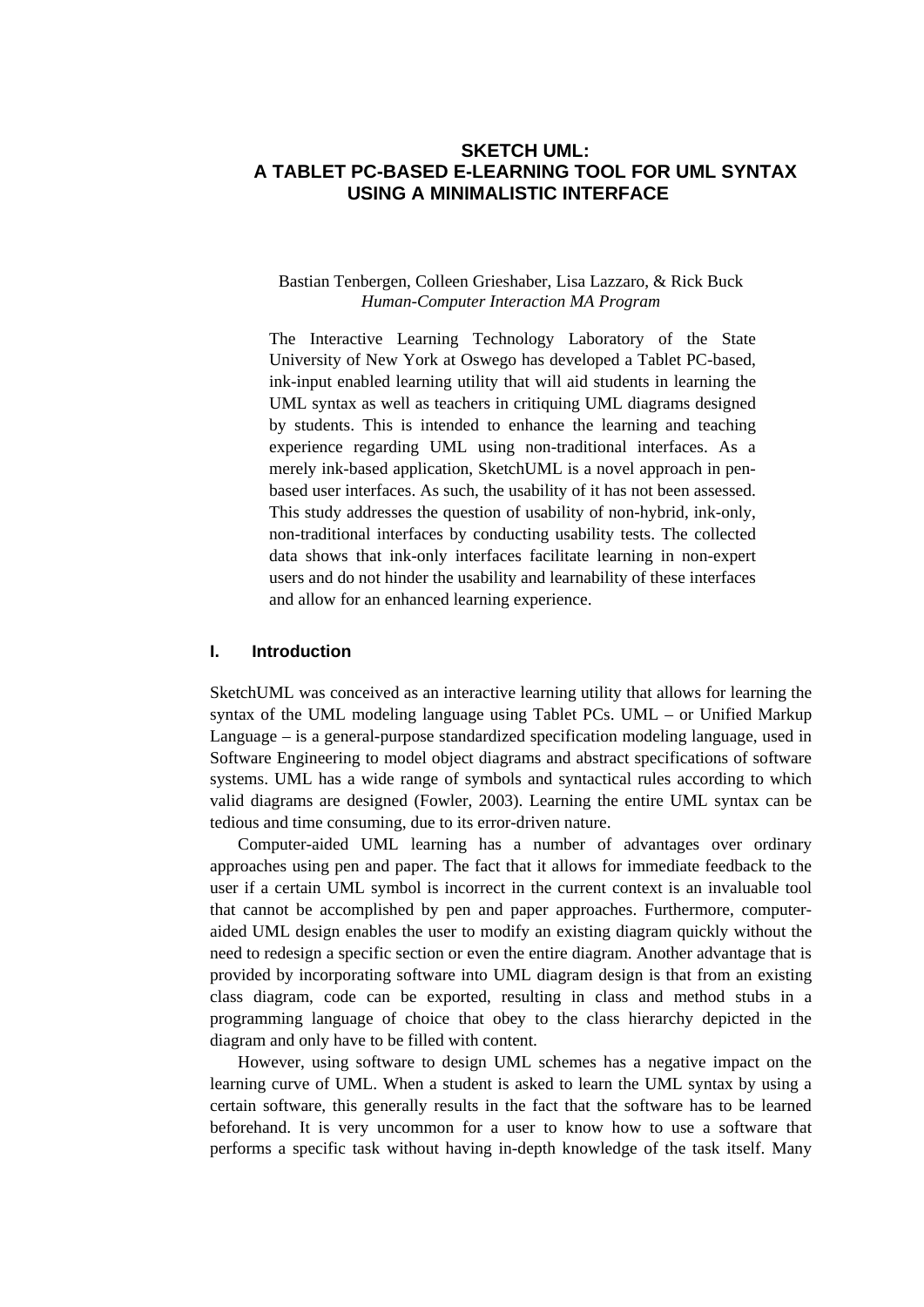UML softwares that are currently available do not tackle this problem. They are not designed to facilitate the learning experience of a user to learn the syntax of UML. Instead, these programs are designed to incorporate more and more features, which results in amazingly complex software that is hard to use for novices.

 This problem is tackled by SketchUML. Previous publications by Qiu (2007) have shown that this software is a very usable and versatile tool for learning and designing UML diagrams. The product has been massively augmented since Qiu (2007) and incorporates many new features. SketchUML is a completely user centered software. It is designed to facilitate the learning of computer-aided UML design, so that it is virtually entirely naturalistic. The interface is designed with simplicity being the driving force, offering only a paper-like white canvas and a menu bar. Users can simply open the application and start drawing UML diagrams, as if they would use pen and paper. Designed for Tablet PCs, SketchUML accepts input using the Tablet PC's pen or stylus and converts the drawn ink into UML components, if the ink input corresponds to a valid symbol in UML. This allows for immediate feedback to the user when an ink gesture is not valid UML syntax component. The user is thereby forced to design UML diagrams accurately which aids in learning the UML syntax. Since SketchUML is designed to be as versatile as possible, it allows to fully edit the entire diagram at any point in the design process, just as users would expect to use pen and paper. Also, SketchUML is designed to be robust against different drawing styles of ink gestures that represent a UML symbol – for instance, it does not matter if a user draws a square by drawing one side at a time, lifting the pen tip every time a stroke has been performed, or if the user draws a square by using only one stroke from start to end, with the start and end point being identical.

 Previous studies have shown that using Tablet PC technology is an effective tool for teaching and collaborative learning (Bull et. al., 2004; Berque et. al., 2004; Simon et al., 2004). SketchUML is intended to allow for an augmented teaching experience for faculty teaching UML to students. This is achieved by the ability to import a student's diagram that has previously been saved to hard disk, and critiquing it using the Teacher Mode. Critiquing the students' diagrams allows the teachers to give feedback on the student's work online, without the need of paper. Also, this reduces the amount of time needed to correct students' solutions to a given assignment. More significantly, it aids the teacher in a way that there is no need for an actual teacher's model solution. It is conceivable that the system can create a model solution or a solution template by analyzing a number of student solutions that have been critiqued by the teacher.

 Overall speaking, SketchUML offers a good learning platform for students and teachers with regard to UML diagram design and syntax learning. Its wide variety of user centered features and the incorporated design metaphors create a well developed conceptual model that allows users to learn the syntax of UML rather than learning the software that is supposed to aid them to do so first. This paper discusses the research that has been done to augment the usability of SketchUML. A number of usability tests have been conducted in order to assess the pitfalls of ink-only, non-traditional interfaces and to understand how these types of interfaces can aid in e-Learning. The results of these experiments directly influenced the understanding of how learners interact with learning software and how the proposed software SketchUML needs to be augmented in order to provide for a decreased learning curve and a more naturalistic approach in Advanced Learning Technologies.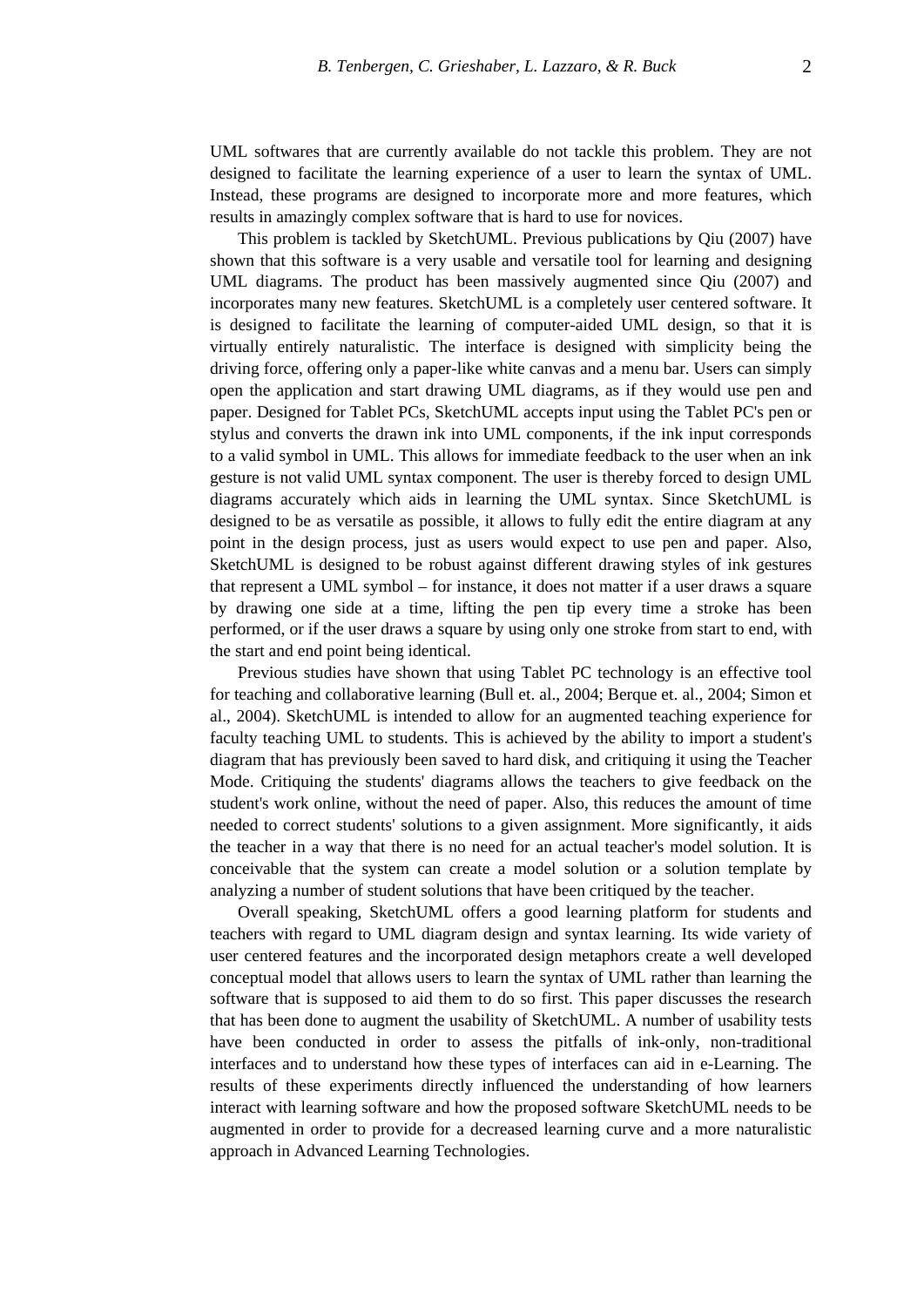#### **II. Methods**

The main purpose of the tests was to assess the limitations of ink-enabled user interfaces. SketchUML is not only an e-learning tool that facilitates learning of the UML syntax, it also a novel approach for only ink-input accepting computer interfaces. The testing session was intended to identify the limitations of ink-only input and evaluate the usability of non-hybrid interfaces (rather than hybrid ink & point-andclick-based interfaces) and the effectiveness of SketchUML as an e-Learning tool for UML diagrams.

#### **II.a. Participants**

A number of undergraduate students (7 seniors, 3 juniors and 1 sophomore) that were enrolled in a software engineering class have been tested in this study. The students were all novices to UML or had intermediate knowledge, but no student was an UML expert. The participants' experience with computers and user interfaces ranged from 5 to 15 years ( $M = 12.8$ ,  $SD = 2.5$ ). No student received any reward for participating in the study and their participation was voluntary. All but two students were new to Tablet PCs and the SketchUML software.

### **II.b. Apparatus**

The environment was a classroom setting with other students, desks and typical supplies. The lighting was also that of a typical classroom. The equipment being used was 6 Hewlett Packard Compaq TC4200 Tablet PC Laptops, with 1.7GHz Intel Centrino Processors, 512MB Ram, running Windows XP Tablet PC Edition. The test software was the latest stable release of SketchUML. For testing, the laptops have been switched to Tablet Mode and participants were asked to use the Pen as the input device.

## **II.c. Procedure**

After the participants signed informed consent forms and filled out a pre-test demographic questionnaire, they were given a short introduction to the interaction with Tablet PCs and the software SketchUML. The introduction consisted of a brief overview of the features of SketchUML and the features of the Tablet PC hardware that was used and was presented using a standard classroom projector. All participants were introduced at the same time so every participant received the same introduction. An effort was made to randomly divide the participants into two groups, so that 6 participants were in group one and 5 participants were in group two. Each participant was given a task sheet with a task description; the task the students had to complete was different for both groups. The members of group one were given a class hierarchy description and were asked to draw the class hierarchy using the Tablet PCs, on which SketchUML was running. Group two was given the same class hierarchy description and a pre-loaded class diagram that was drawn incorrectly and does not meet the hierarchy description. The erroneous parts of the diagram were labeled accordingly (e.g. The class name "wrong class" for a class that must be deleted), with exception of incorrectly placed connectors, as connector labeling support is currently not fully supported in SketchUML. Participants in group two were asked to critique the pre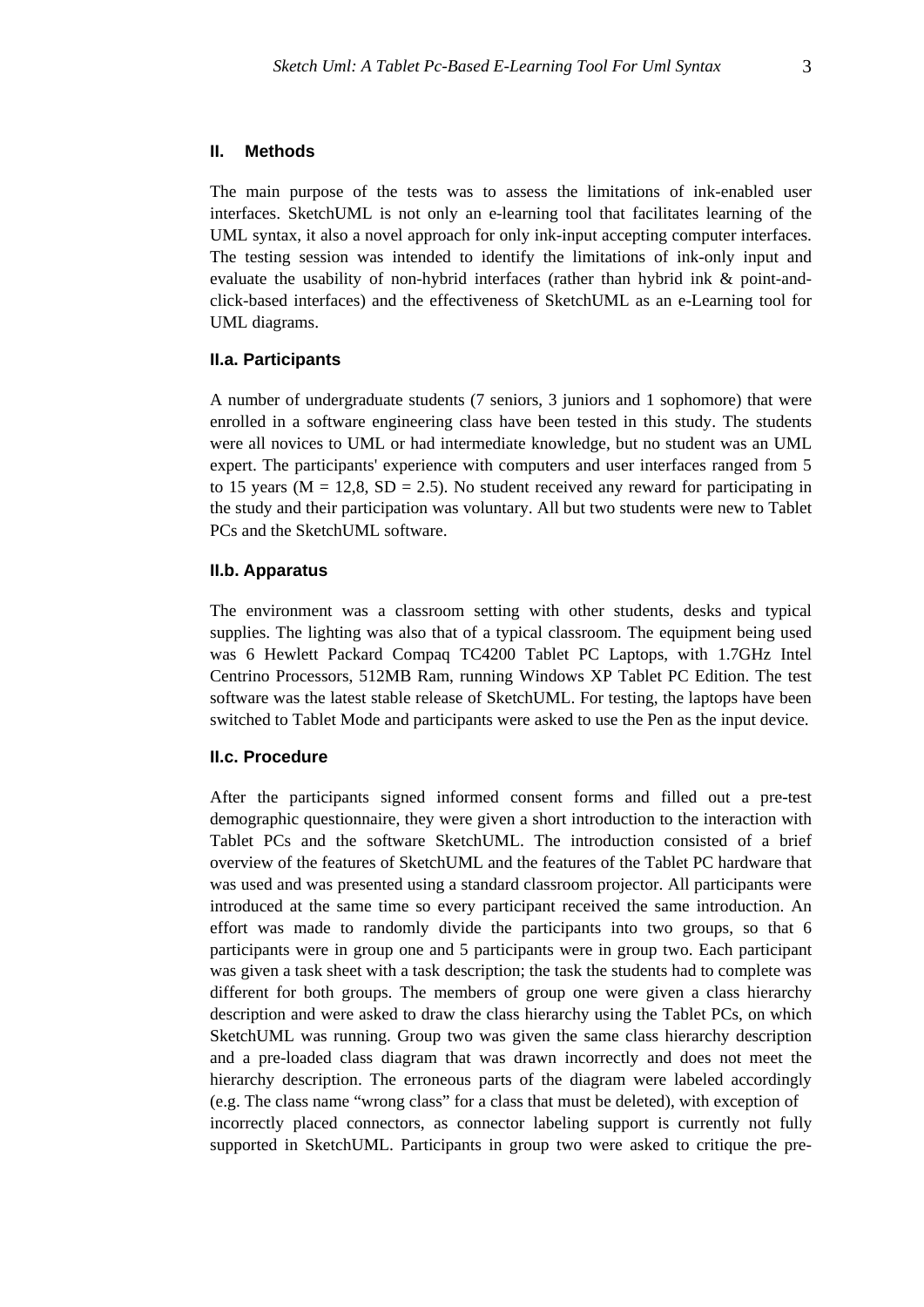loaded diagram using the Teacher Mode that is built into SketchUML. Fig. 1 shows the experimenters ideal solution to the task of the first group. Fig. 2 shows the pre-loaded diagram the participants in the second group were asked to critique and Fig. 3 shows the ideal solution to the task of group two.



Fig. 1. Ideal Solution to the Task of Group One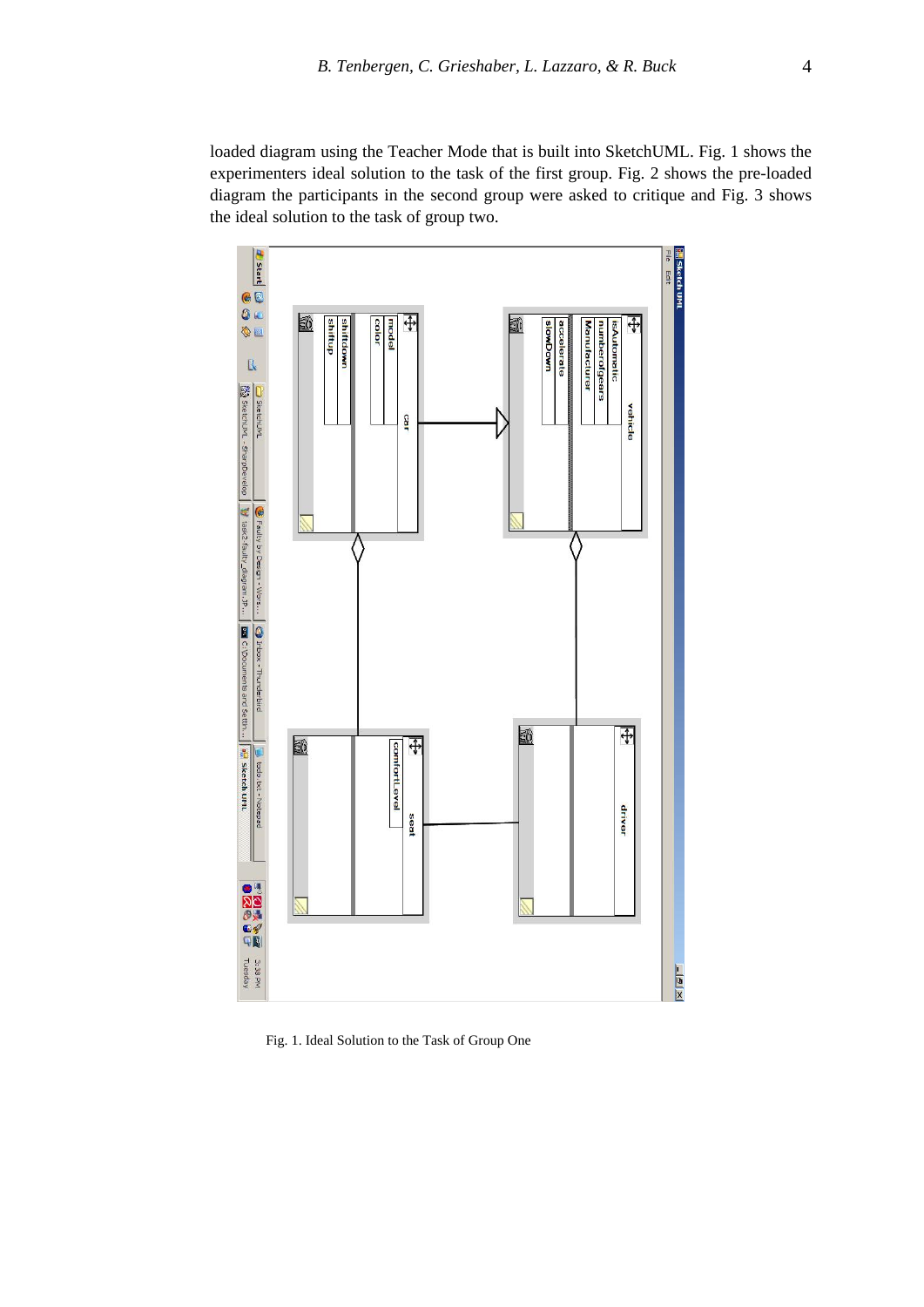

Fig. 2. Pre-Loaded Diagram to the Task of Group Two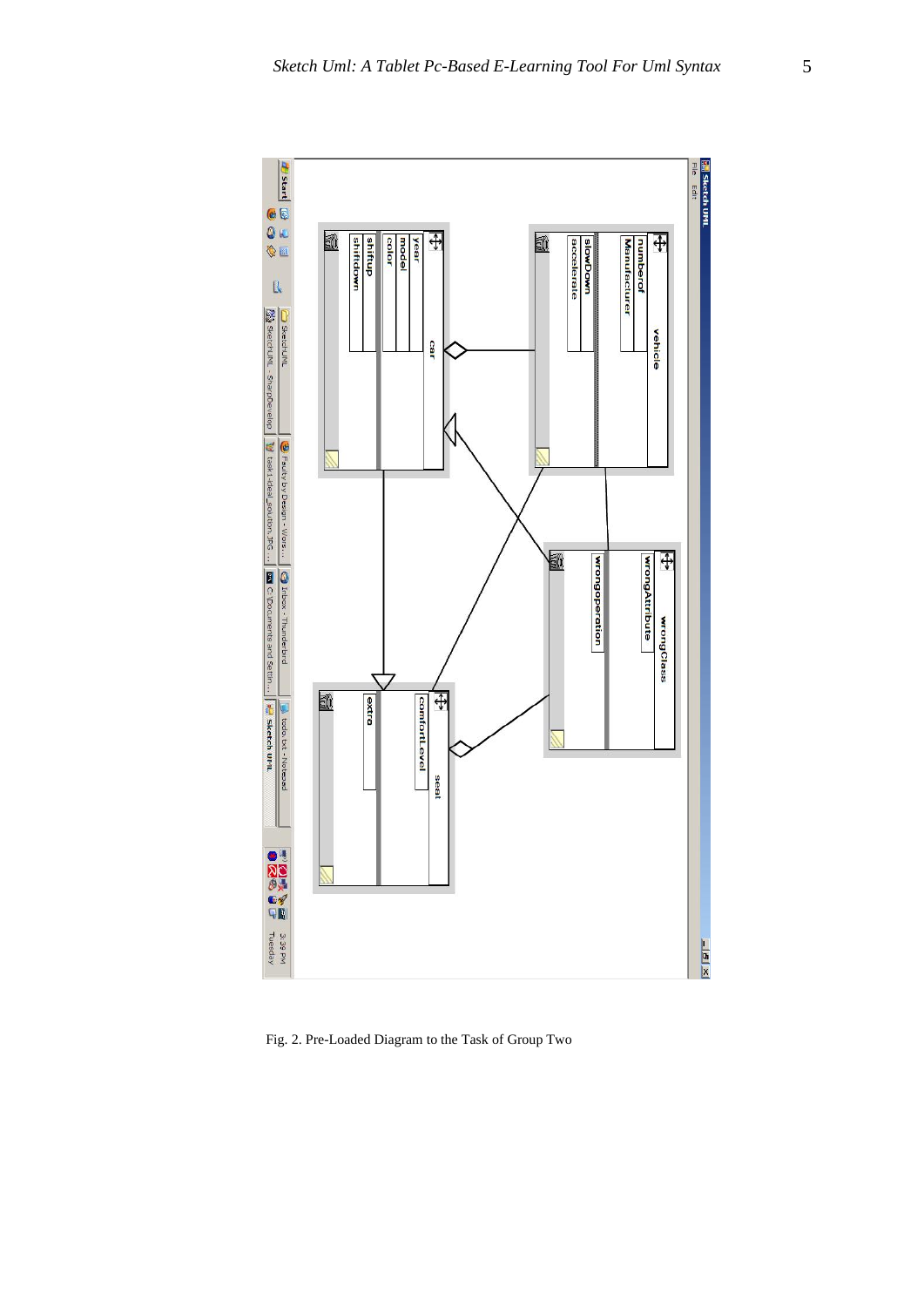

 Fig. 3. Ideal Solution to the Task of Group Two. Note, that some elements are shown in a red background in the original program

The tasks were designed so that every feature of SketchUML was used at least once by at least seven participants throughout the experiment.

 The experiment was not timed and the participants could modify their diagram or start all over again as often as they wanted. The completed diagram was collected from the participants individually when the participants felt like they were done. The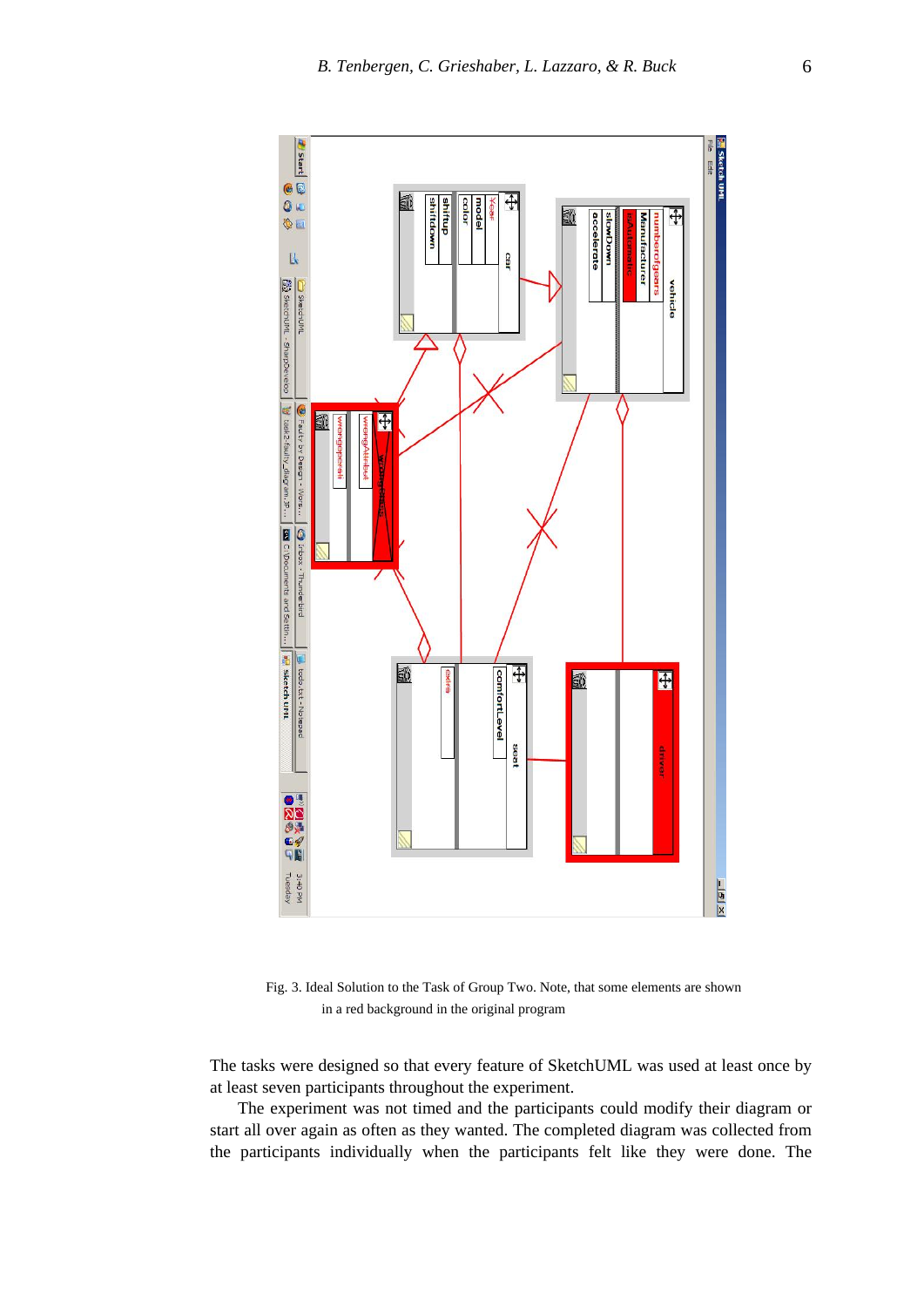diagram was stored into the XML format using SketchUML's built-in Save function and later converted into JPEG format for easier analysis.

 Each participant was asked to fill out a uniform post-test survey after they completed the individual task. The post-test survey contained questions regarding the subjective quality of SketchUML, ease of use, entertainment aspects and missing features.

 The post-experiment data analysis was performed in two parts. The first parts regarded the qualitative answers from the post-test questionnaire. The second part focused on the quantitative performance of the participants, i.e. how well the interface allowed them to fulfill their individual tasks. Since the participants were explained in detail how to use the interface, and since the participants were not unfamiliar with UML, a failure to achieve a certain goal (for instance, a connector could not be drawn or an attribute field was added incorrectly) is a result of a usability issue with the interface, which we seek to uncover in this study. The quantitative analysis could therefore be done by simply measuring the number of mistakes of a participants solution (i.e. the amount of diagram components, like connectors, or operation labels, that weren't drawn correctly in the diagram) and comparing the minimum number of steps needed to create an ideal solution (i.e. the number of gestures, actions and clickevents minimally necessary to complete the task). The mistakes were divided into three groups: mistakes made during class symbol manipulation (i.e. when a class symbol was to be created, moved, or deleted), mistakes made during label manipulation (i.e. when a class symbol label or attribute or operation label was to be created, modified or deleted) and mistakes made during connector manipulation (i.e. when a connector like aggregation or generalization was to be created, modified or deleted).

## **III. Results**

In the first condition, i.e. the task that was given to the first group, 9 mistakes were made overall. It took a minimum of 21 steps to complete the task. In total, no mistakes were made by any participant regarding class manipulation. Only one participant failed to correctly manipulate a connector – this participant created an aggregation instead of a generalization. The majority of 8 mistakes were done during label manipulation, with similar likelihood in every participant. These errors were exclusively errors in assignment of correct labels (e.g. two labels "is" and "Automatic" instead of one label "isAutomatic"). Each student made an average of 1.5 mistakes during label manipulation.

 In the second condition, i.e. the task that was given to the second group, a total of 7 steps was minimally necessary to complete the task. A total of 16 mistakes were made, which corresponds to 3.2 mistakes per participant. Only two students incorrectly manipulated a class symbol, and a total of 5 mistakes were made during label manipulation. During connector manipulation, a total of 9 mistakes were made.

 The qualitative post-test survey shows that the majority of the students ranked the overall quality of SketchUML as "medium to high", which corresponds to a score of 4 on the 5-point Likert scale that was employed in the survey questionnaire. Open questions regarding the participants' subjective opinion of the program (their likes and dislikes) and their ideas for improvement uniformly contained criticism on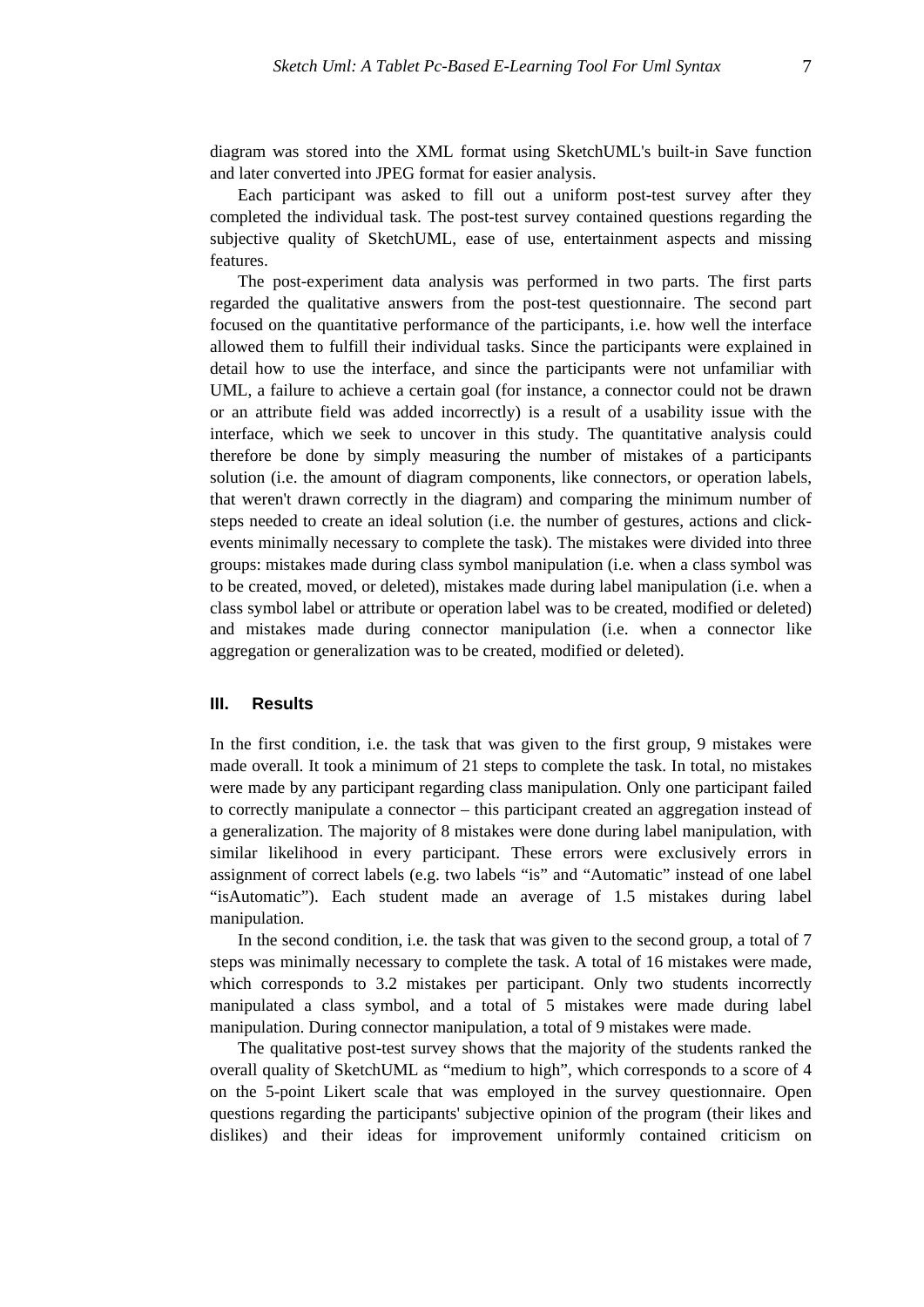SketchUML's mode of feedback. Students mainly complained about difficulties to correctly spell names of attributes and operations. Positive feedback comprised the ease of creating connectors and class symbols. All students independently reported a low frustration level (despite the fact that they were not all able to complete the task correctly) and a high factor of enjoyment.

#### **IV. Discussion and Future Work**

The purpose of the Usability Testing with SketchUML was twofold: Firstly, the quality and usability of the newly developed software and the recently added features or SketchUML were to be assessed. Secondly, this study aims at understanding the advantage of Tablet PCs in non-collaborative educational work and in which way this technology can help to facilitate learning concepts in Software Engineering, exemplified at the UML syntax.

 The first group completed a task that was designed to exploit all features of SketchUML's Student Mode, in which students have the ability to sketch UML components and thereby creating UML diagrams naturally in a pen-and-paper resembling minimalistic interface. The overall performance of the participants in this condition was very good, as only a minimal amount of mistakes were made by each student in drawing a diagram. The majority of the errors made were during label manipulation. Labels are deleted by using a scratch-out gesture and created or corrected by handwriting into the specific area. The post-test survey showed that no participants reported trouble when interacting with SketchUML using gestures, but the majority of criticism was directed towards poor recognition of the handwriting. This is consistent with the fact that no errors were made during class symbol manipulation (as this is mainly done by interaction through gestures) and with the fact that all label manipulation mistakes were made when assigning correct content to the label. The post-test survey further shows that the poor performance of the handwriting recognition engine is the mere reason for increased frustration, as it took some participants multiple attempts to correctly create a label. Although this significantly affects the efficiency of interacting with SketchUML, it did not affect the effectiveness, as all participants in the first group were able to create correct diagrams, compared to the target solution. The fact that one participant made one error during connector manipulation is assumed be caused by a lack of expertise with the UML syntax, as the student correctly created a connector – it was just the wrong type. Connector manipulation can therefore be considered both effective and efficient to use, as no student reported difficulties with such. Overall speaking, these findings suggest that the features of the Student Mode are naturalistic, effective, efficient and enjoyable. Improving the poor handwriting recognition performance will reduce the remaining frustration during label manipulation.

 The second group was asked to complete a task that exploited all features of the Teacher Mode that differ from the Student Mode. The performance of the participants in this condition was not as high as in the first condition, yet remarkable. As the Teacher Mode gives slightly different visual feedback to certain gestures than the Student Mode, participants seemed to be somewhat confused. When creating a class or a label, it will occur with a red background color, to symbolize that this component was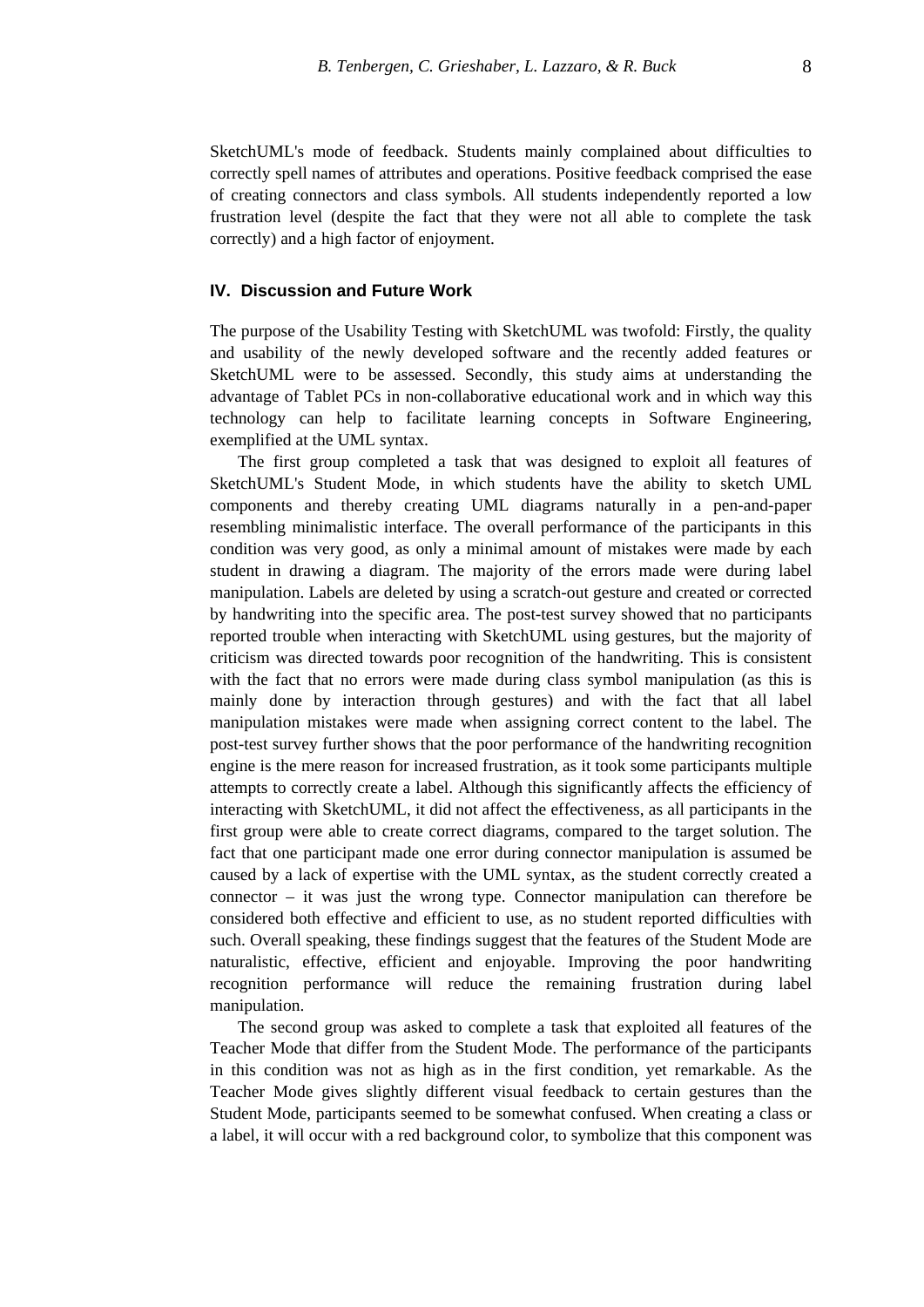created by a teacher. This however, was incorrectly interpreted by some students who made mistakes during class symbol and label manipulation. Both errors during class manipulation and three of the five errors during label manipulation occurred when a student intended to create a class or a label and was uncertain about the red background. As a result, the previously correctly created class or label was removed. The other two mistakes during label manipulation were errors due to poor handwriting recognition. Similar in the first condition, the students' handwriting was incorrectly recognized, therefore rendering wrong label names. The majority of mistakes were made during connector manipulation in the second condition. When a connector is created in Teacher Mode, it will appear in red, to symbolize that this connector was created by a teacher. In contrast, when a connector, that was created in Student Mode (therefore appearing in black) is deleted in Teacher Mode, this connector will appear in red, with a red cross in the middle, symbolizing that this connector was removed by a teacher. Just like the problems during class symbol and label manipulation in the second group, this seems to be a problem with the mapping and feedback of the system to user input. Although the participants correctly understood that the red ink color depicts changes made in Teacher Mode, the difference between teacher created connectors (plain red ink) and teacher deleted connectors (red ink with a cross in the middle) does not appear to be obvious. Exclusively all mistakes have been made due to confusion of these two different connector drawing styles.

 The post-test questionnaire further shows that SketchUML as an ink-only nonhybrid, non-traditional interface is very capable of satisfying user needs. The ease and effectiveness of the participants' interaction with the software shows that simplistic paper-and-pen resembling interfaces suffice in providing a good interaction with the user. Participants generally did not miss the ability to use the mouse, in fact, preferred using the pen as a pointing device over the traditional pointing devices. Also, the use of a keyboard was not missed, except for when handwriting recognition was not performed correctly. As a suggestion, it was mentioned that a virtual keyboard can help to manually correct incorrectly recognized handwriting. These results are very promising. Combined with the idiom of learning software, ink-enabled software for Tablet PCs have a high and important value in computer-aided learning (as also described in Bull et al and Bergue et al, both 2004), also when exposing simplistic interfaces, as it can be seen from this study.

 SketchUML also proves to be a competent tool to facilitate learning the UML syntax. On basis of the findings of Qiu (2007), the recognition accuracy of gestures could be improved by a great deal so that SketchUML can be considered a naturalistic, learning facilitating tool for UML diagrams.

 SketchUML has not reached a state of completeness. This study aimed at adding further functionality to SketchUML and assessing its usability in a formal evaluation. Work still needs to be done to improve the recognition performance of handwriting. From Qiu's findings earlier in 2007, gesture recognition was already improved significantly, but SketchUML needs to be more reliable in terms of handwriting. Also, this study has shown that there is some confusion about feedback in the Teacher Mode. In order to disambiguate the meaning of certain complex symbols, especially with regard to connectors, future work has to find a way to implement extended feedback abilities and a better mapping between gestures and their representing symbols. One idea to accomplish this task would be to include a status bar that informs the user what